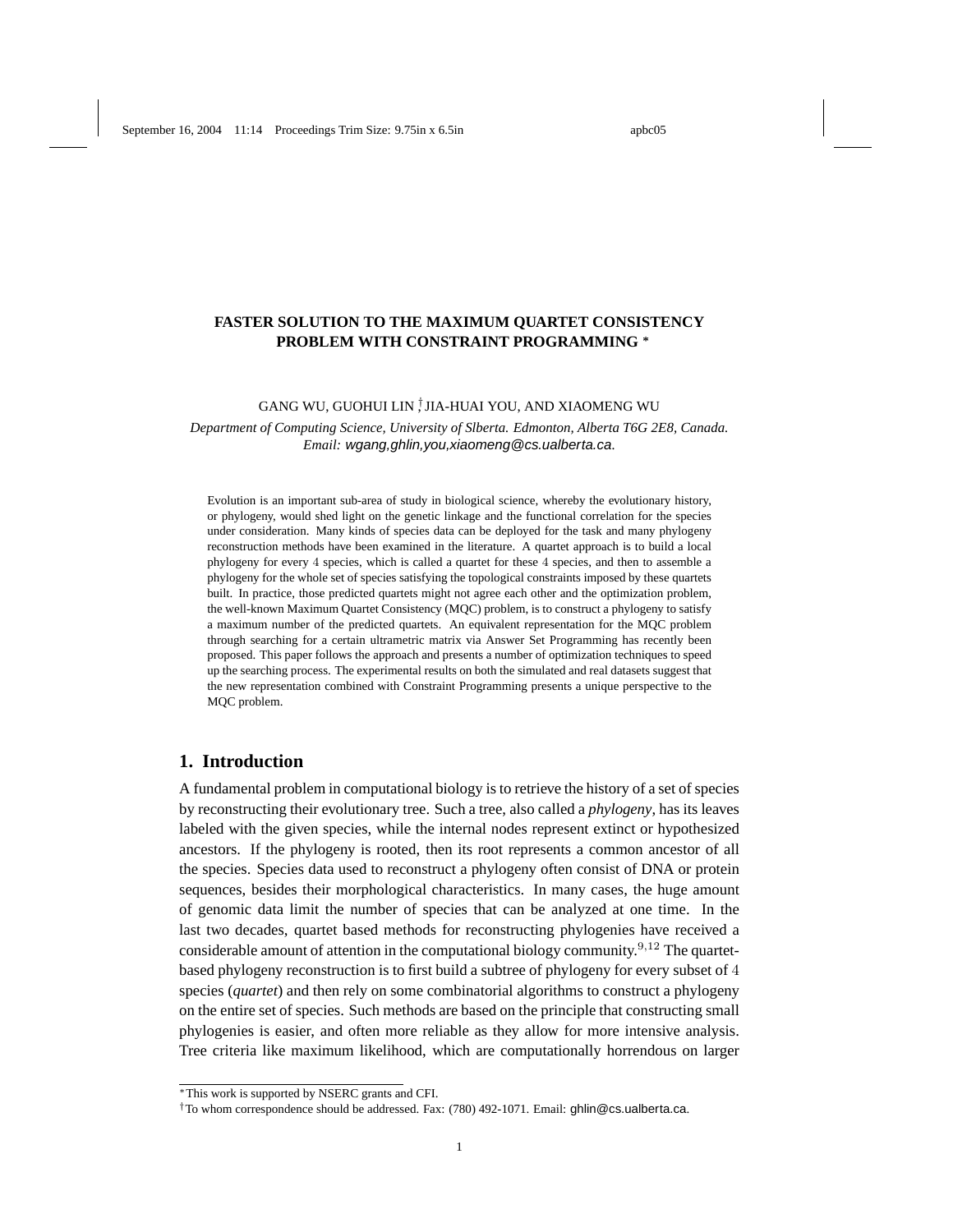trees, can be solved exactly on quartets (note that there are only three possible resolved trees to consider for every 4 species).

In the ideal case where all quartets are "correct", the task of assembling an overall phylogeny is easy and can be done in  $O(n^5)$  time, <sup>6</sup> where n is the number of species under consideration. In practice, however, some quartets might be ambiguous (and thus missing) or even erroneous. Therefore, the set of quartets might be incomplete and might contain conflicting quartets. These properties complicate the overall phylogeny construction but also raise the computational interest. The parsimony goal is to construct a phylogeny which respects as many quartets as possible. However, such an optimization problem turns out to be hard.<sup>12</sup> To the best of our knowledge, existing exact algorithms<sup>13</sup> are all of exhaustive search nature, which however is generally infeasible as the size of search space is huge (there are  $\frac{(2n-5)!}{(n-3)! \cdot 2^{n-3}}$  unrooted resolved phylogenies on n leaves to choose from<sup>8</sup>). There are a lot of efforts put on the approximation side. To name a few, the heuristics of Sattath and Tversky<sup>15</sup> and Bandelt and Dress<sup>2</sup> combine some clustering procedures with a pairwise similarity or neighborliness scores derived from the quartets; one novel variation on the scoring approach is described by Ben-Dor et al., $3$  where instead of constructing a similarity score for clustering, they embed those  $n$  leaves as points in the *n*-dimensional Euclidean space  $R^n$  using semi-definite programming and then apply a nearest neighbor clustering procedure to finish the task; Dekker<sup>4</sup> proposed another method for constructing phylogenies from quartets and other sub-phylogenies using some quartet inference rules. The *Short Quartet Method* proposed in Erdos et al.<sup>5</sup> constructs phylogenies using some inference rules and greedy selection of quartets.

In next section, we briefly introduce the definitions for a number of objects used in this paper. We then describe the target combinatorial optimization problems. Section 3 gives the outline of the new representation for the phylogeny reconstruction problem to satisfy the maximum number of quartets. For the details, the readers may refer to a preceding paper.<sup>17</sup> In Section 4, we present a number of nice structural properties of the new representation which can be taken advantage of to prune the search space more efficiently. Section 5 presents the experimental results with comparisons made to the phylogenies constructed using Phylogeny Inference Package (PHYLIP).<sup>7</sup> We conclude the paper in Section 6.

# **2. Problem Descriptions**

For a set of 4 species  $S = \{s_1, s_2, s_3, s_4\}$ , there are three possible resolved quartets. These three quartets are shown in Figure 1. For simplicity, we use [12 | 34] to denote the quartet in which the path connecting  $s_1$  and  $s_2$  does not intersect the path connecting  $s_3$  and  $s_4$  (as shown in Figure 1(a)). Let  $Q$  denote the set of quartets built in the first step of a quartet based phylogeny reconstruction, which can be done by various approaches. If there exists one overall phylogeny T such that the quartet  $q \in Q$  is the same as the quartet derived from T for the 4 species, then we say T *satisfies*  $q$  or  $q$  is *consistent* with  $T$ ;

The *Maximum Quartet Consistency* (MQC) problem can be stated as follows:

INSTANCE: A set Q of quartets on species set  $S = \{s_1, s_2, \ldots, s_n\}.$ 

GOAL: Find a phylogeny  $T$  to satisfy a maximum number of quartets in  $Q$ .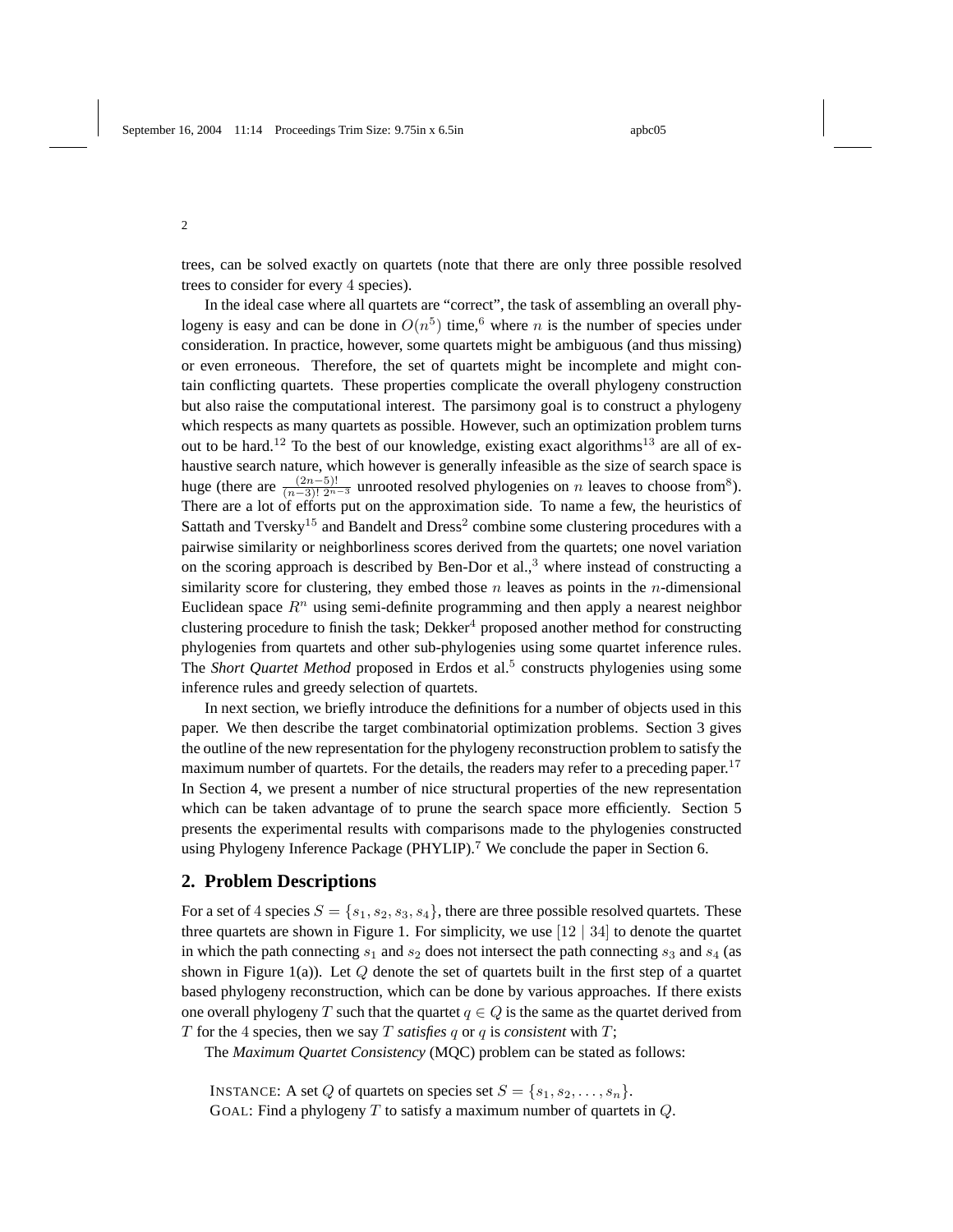



Figure 1. Three possible resolved quartets for subset  $\{s_1, s_2, s_3, s_4\}$ .

It is known that when Q is complete, MQC is NP-hard but admits a PTAS.<sup>11</sup> When Q isn't complete, MQC is MAX SNP-hard.<sup>11</sup>

Given a rooted phylogeny T on  $S = \{s_1, s_2, \ldots, s_n\}$ , the *least common ancestor* of two leaf nodes  $s_i$  and  $s_j$  in T is the common ancestor of  $s_i$  and  $s_j$  furthest away from the root, denoted as  $LCA(s_i, s_j)$ . A *labeling scheme* for phylogeny T is a mapping from the set of internal nodes in T to the set of integers  $\{1, 2, \ldots, n-1\}$ . Note that there are exactly  $n - 1$  internal nodes in T and each node can be labeled by any number in the set  $\{1, 2, \ldots, n-1\}$ . Let  $M(i, j)$  denote the label of the internal node LCA $(s_i, s_j)$ . (Without loss of generality,  $M(i, i)$  is set to 0.) Consequently, for two pairs of leaf nodes  $(s_i, s_j)$  and  $(s_k, s_\ell)$ , we have  $M(i, j) = M(k, \ell)$  if and only if  $LCA(s_i, s_j) = LCA(s_k, s_\ell)$ . A labeling scheme is *ultrametric* if along any root to leaf path, the labels of the internal nodes on the path is strictly decreasing. One phylogeny together with an ultrametric labeling scheme is called an *ultrametric phylogeny*.

Let M be an  $n \times n$  symmetric matrix with its entry values taken from  $\{0, 1, 2, \ldots, n - \}$ 1}. M is *ultrametric* if  $M(i, i) = 0$  for every i,  $M(i, j) > 0$  for every pair  $i \neq j$ , and for every triplet  $(i, j, k)$  there are two equal values among  $M(i, j)$ ,  $M(j, k)$ , and  $M(i, k)$ , and they are greater than the third value.

**Theorem 2.1.** <sup>17</sup> *Given a set of species*  $S = \{s_1, s_2, \ldots, s_n\}$  *and a phylogeny T on S*, *there exists an ultrametric labeling scheme for* T *and the resultant matrix* M *is ultrametric.*

### **3. Solving MQC via Constraint Programming**

The following two theorems tell that constructing a phylogeny to satisfy a maximum number of quartets is equivalent to the search for an ultrametric matrix to satisfy the maximum number of quartets.

**Theorem 3.1.** <sup>17</sup> *A quartet* [ab | cd] *is consistent with a phylogeny* T *if and only if any ultrametric labeling scheme* M *of* T *satisfies:*

 $\min\{M(a, c), M(b, d)\} > \min\{M(a, b), M(c, d)\}.$ 

An  $n \times n$  ultrametric matrix M satisfies a quartet [ab  $|cd|$ , or the quartet is *consistent* with M, if  $\min\{M(a, c), M(b, d)\} > \min\{M(a, b), M(c, d)\}\$ holds.

**Theorem 3.2.** <sup>17</sup> *Given a set Q of quartets on a set of species*  $S = \{s_1, s_2, \ldots, s_n\}$  *and an ultrametric phylogeny* T *on* S*,* T *satisfies a maximum number of quartets in* Q *if and only*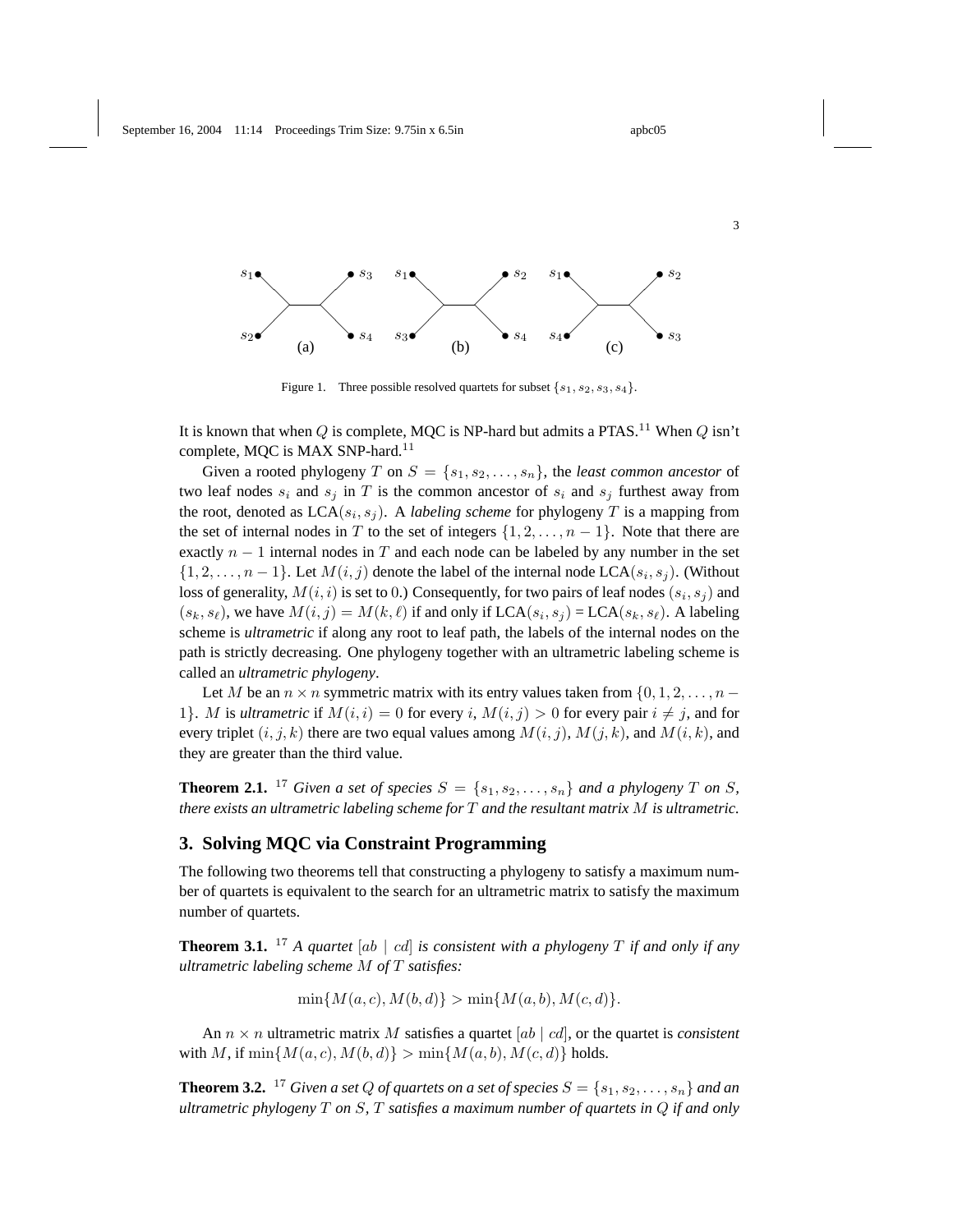*if the corresponding ultrametric matrix* M *on* S *satisfies the maximum number of quartets in* Q*.*

According to Theorem 3.2, the MQC problem is equivalent to the problem of finding an ultrametric matrix that satisfies the maximum number of quartets, which can be formulated into a *Constraint Programming* problem.<sup>17</sup> In the problem, the input consists of  $n^2$ variables  $M(i, j)$  whose domain is  $\{0, 1, \ldots, n - 1\}$ , and a set Q of quartets on S. The constraint set contains "symmetry constraints", "ultrametric constraints"  $ultra(i, j, k)$ , and "quartet constraints"  $q(i, j, k, \ell)$  for quartet  $[ij | k\ell] \in Q$ . The goal is to find a solution to the set of variables such that all symmetry and ultrametric constraints are satisfied and a maximum number of quartet constraints are satisfied.

For every triplet  $(i, j, k)$  of distinct indices, among  $M(i, j)$ ,  $M(j, k)$ , and  $M(i, k)$  there must be two equal values which is greater than the third value. This is the *ultrametric constraint* involving  $(i, j, k)$  and is denoted as  $ultra(i, j, k)$ .  $ultra(i, j, k)$  is satisfied if and only if one of the following three constraints is satisfied:

- $M(i, j) = M(i, k) > M(j, k);$
- $M(i, j) = M(j, k) > M(i, k);$
- $M(j,k) = M(i,k) > M(i,j).$

According to Theorem 3.1, one quartet  $[ij \mid k\ell]$  is satisfied if and only if at least one of the following two constraints is satisfied:

- $M(i,k) > M(i, j)$  and  $M(j, \ell) > M(i, j);$
- $M(i, k) > M(k, \ell)$  and  $M(j, \ell) > M(k, \ell)$ .

This is the *quartet consistency constraint* on  $[i] | k\ell|$  and is denoted  $q(i, j, k, \ell)$ .

### **4. Optimizations**

In a constraint programming problem, there are generally two ways to speed up the computation, one is to reduce the number of variables and the other is to reduce the size of the domain for each variable. We present three speedup strategies specific to the problem in the follow three subsections, each of which takes advantage of some structural properties of the optimal phylogeny. Our experimental results show that they all help reduce the running time significantly.

### **4.1. Breaking the Symmetry**

This might not be quartet specific but rather ultrametric matrix specific. The observation is that an ultrametric matrix  $M$  is symmetric and therefore instead of putting the symmetry as constraints, we would rather use it to reduce the number of variables. Only  $M(i, j)$  with  $1 \leq i \leq j \leq n$  becomes a variable, which gives only  $\frac{1}{2}(n^2 - n)$  variables at the end. Consequently, we remove all symmetry constraints from the constraint set. Similarly, we would only consider ultrametric constraints  $ultra(i, j, k)$  such that  $1 \leq i < j < k \leq n$ and quartet consistency constraints  $q(i, j, k, \ell)$  such that  $1 \leq i < j \leq n, 1 \leq k < \ell \leq n$ , and  $1 \leq i < k \leq n$ .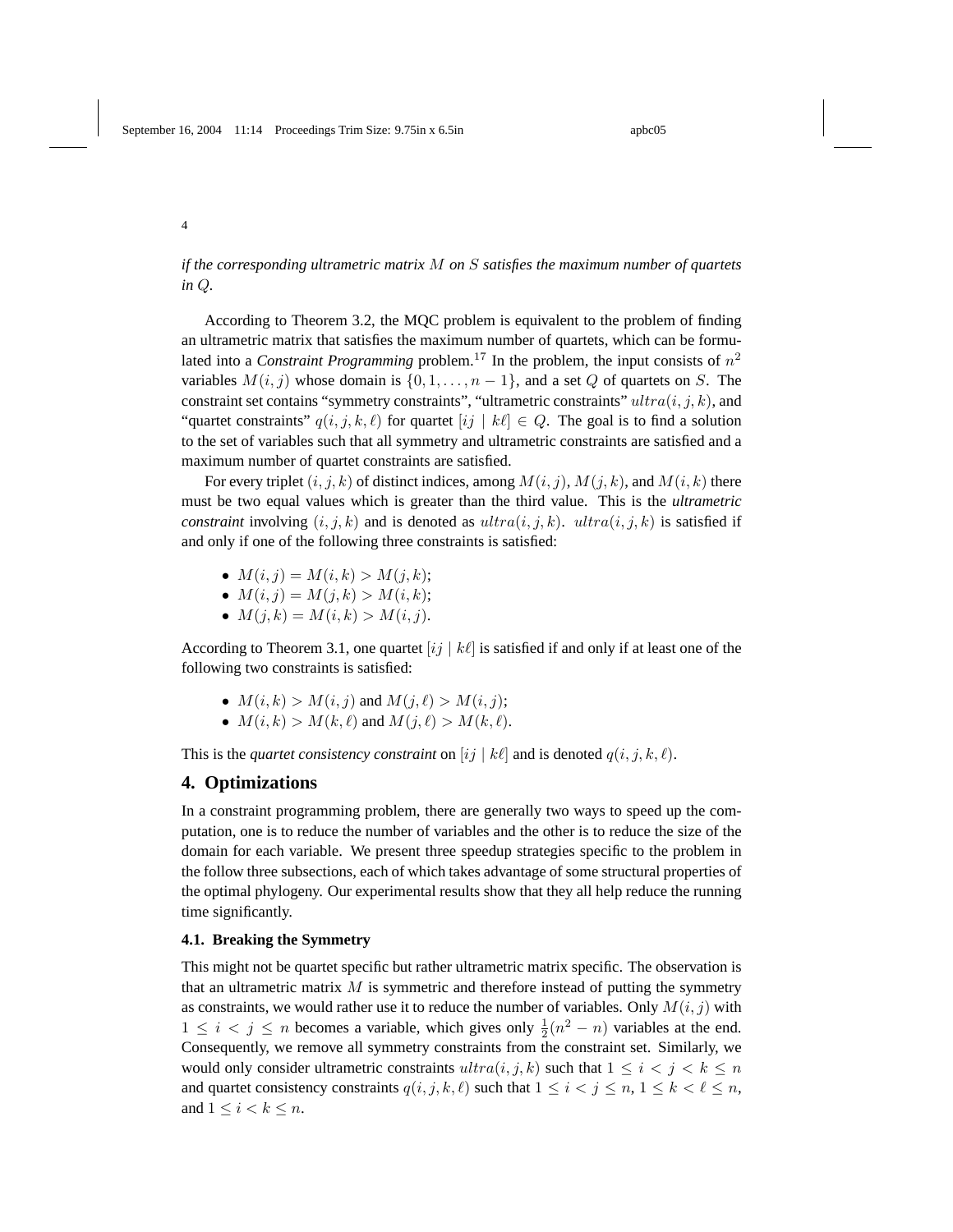#### **4.2. Reducing the Number of Species**

The implementation of this strategy depends on the quality of the quartet set Q. Observe that in an optimal phylogeny T if two species  $s_i$  and  $s_j$  are siblings, then any T-induced quartet involving both  $s_i$  and  $s_j$  must have the form of  $[ij \mid **]$ . The question we ask is, under what kind of condition, we can infer that in any (or one) optimal phylogeny for  $Q$  species  $s_i$  and  $s_j$  are siblings? The importance of the ability to answer the question is that once we conclude species  $s_i$  and  $s_j$  to be siblings, we can "merge" them into a superspecies, remove all quartets involving both of them, suitably replace quartets involving exactly one of them, and thus reduce the original problem to a problem with one less species. We remark that reducing the number of species by one is about to reduce the computational time by one magnitude.

For a pair of species  $(s_i, s_j)$  and a quartet q involving both of them (and two other species), the pair *conflicts* q if q is not in the form of  $[i]$  \*\*. For a pair of species  $(s_i, s_j)$ and the quartet on  $\{s_i, s_a, s_b, s_c\}$ , if we change  $s_i$  to  $s_j$  in the quartet and the resultant quartet is same as the given quartet on  $\{s_j, s_a, s_b, s_c\}$ , then 4-subsets  $\{s_i, s_a, s_b, s_c\}$  and  $\{s_j, s_a, s_b, s_c\}$  are *exchangeable* on pair  $(s_i, s_j)$ ; otherwise, they are *nonexchangeable* on pair  $(s_i, s_j)$ .

**Theorem 4.1.** *Given a complete set* Q *of quartets on species set*  $S = \{s_1, s_2, \ldots, s_n\}$ *, a pair of species*  $s_i$  *and*  $s_j$  *must be siblings in any optimal phylogeny if the number of* nonexchangeable pairs on  $(s_i, s_j)$  plus the number of quartets conflicting  $(s_i, s_j)$  is strictly *less than*  $\lfloor \frac{(n-3)}{2} \rfloor$  $\frac{-3)}{2}$ .

**Proof.** Let  $n_1$  denote the number of of quartets conflicting  $(s_i, s_j)$  and  $n_2$  denote the number of nonexchangeable pairs on  $(s_i, s_j)$ . We partition the quartet set Q into three parts (see Table 1). Every quartet in Part 1 does not involve species  $s_i$  neither  $s_i$ ; every quartet in Part 2 involves exactly one species of  $s_i$  and  $s_j$ ; every quartet in Part 3 involves both species  $s_i$  and  $s_j$ . Quartets in Part 2 can be paired up to have three other species in common, that is, they have the form of  $\{s_i, s_a, s_b, s_c\}$  and  $\{s_j, s_a, s_b, s_c\}$ . Each such pair is either exchangeable or nonexchangeable.



| Part | <b>Quartets</b>                                   |  |  |
|------|---------------------------------------------------|--|--|
|      | quartets not involving any of $s_i$ and $s_j$     |  |  |
|      | $\{s_{a}, s_{b}, s_{c}, s_{d}\}\$                 |  |  |
|      | quartets involving exactly one of $s_i$ and $s_j$ |  |  |
|      | ${si, sa, sb, sc}, {sj, sa, sb, sc}$              |  |  |
|      | quartets involving both of $s_i$ and $s_j$        |  |  |
|      | $\{s_i, s_j, s_a, s_b\}$                          |  |  |

An argument to show the contradiction is done by proving that for any phylogeny  $T_1$  in which  $s_i$  and  $s_j$  are not siblings, a new phylogeny  $T_2$  in which  $s_i$  and  $s_j$  are siblings can be constructed to satisfy more quartets than  $T_1$ , using the fact that  $n_1 + n_2 < \frac{n-3}{2}$ . For the page limit we omit the detailed proof here. $\Box$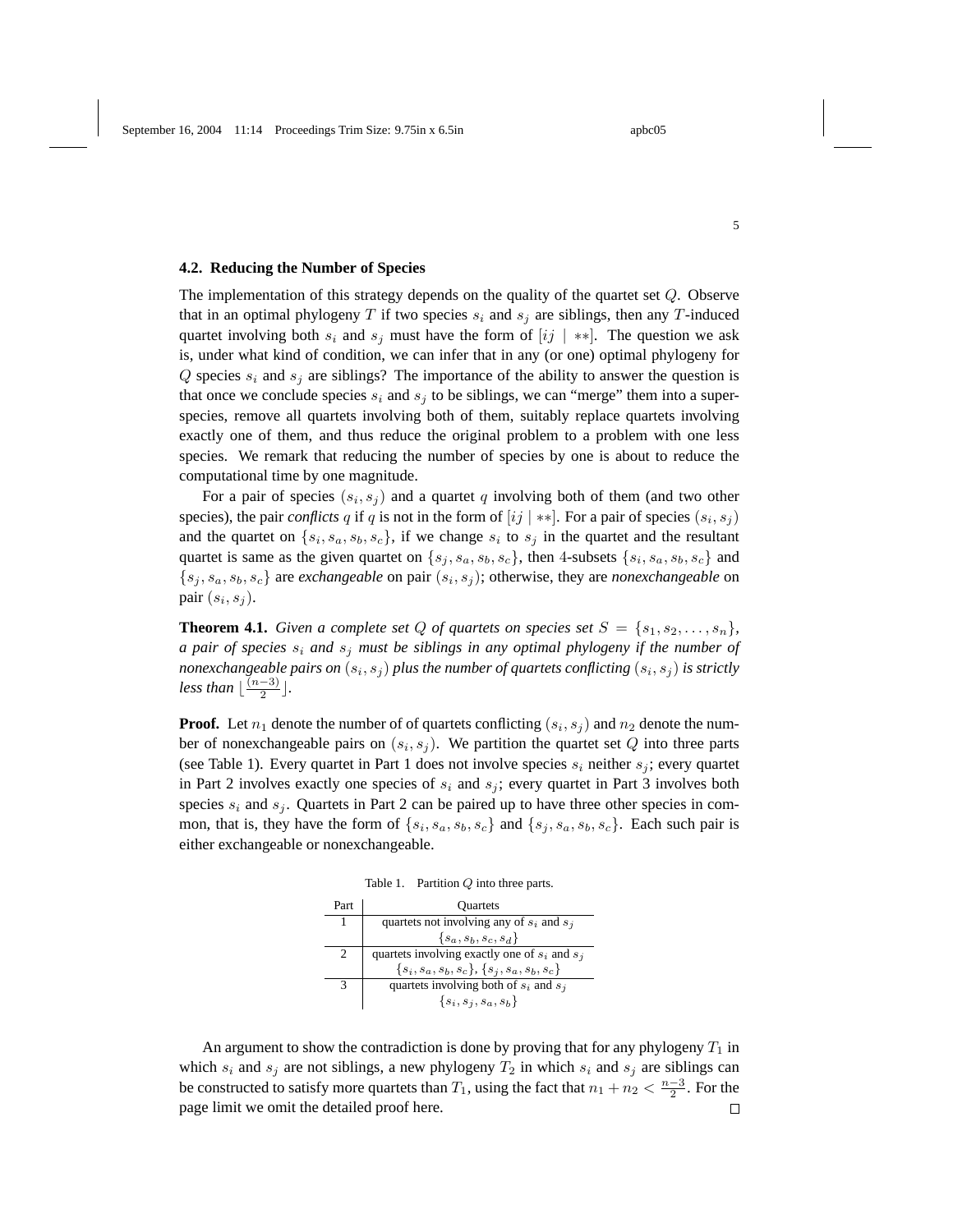### **4.3. Reducing the Domain Size**

6

We define the *height* of an internal node  $v$  in a rooted phylogeny as the maximum number of internal nodes along any path from  $v$  to a leaf node in the subtree rooted by  $v$ . For any rooted phylogeny  $T$ , we can label each internal node by its height. This gives an ultrametric labeling scheme for  $T$ . Suppose we know in advance height of the root, denoted by  $h$ . Then the domain of variables for the target ultrametric matrix can be reduced to  $\{1, 2, \ldots, h\}$ . What complicates the search of the target ultrametric matrix is that we do not know  $h$  in advance.

**Theorem 4.2.** *Given a quartet set* Q *on species set*  $S = \{s_1, s_2, \ldots, s_n\}$ *, there exists a rooted phylogeny* T *which satisfies a maximum number of quartets in* Q *and the height of the root is at most*  $\lceil \frac{n}{2} \rceil$ *.* 

**Proof.** The proof is done by re-rooting phylogeny T, if its height is greater than  $\lceil \frac{n}{2} \rceil$ , while maintaining the number of quartets satisfied. The process is done by first discarding the root of  $T$  to get an unrooted phylogeny denoted as  $T'$ . Note that an unrooted phylogeny can be rooted on any of the possible  $2n - 3$  edges without changing the satisfied subset of quartet. In  $T'$ , the longest path between any two leaf nodes has a maximum number of  $n$ internal nodes. We can root  $T'$  on the edge which is in the middle of the longest path. This way, every path from root to a leaf node has a maximum number of  $\lceil \frac{n}{2} \rceil$  internal nodes. In such a way, we obtain a new rooted phylogeny  $T'$  which satisfies the same number of quartets as T and the height of its root is at most  $\lceil \frac{n}{2} \rceil$ .  $\Box$ 

From Theorem 4.2, we conclude that in the search of a target ultrametric matrix, we can limit the domain of variables to be  $\{1, 2, ..., \lceil \frac{n}{2} \rceil\}$ . Furthermore, we can restrict that only the least common ancestor of two leaf siblings can be labeled by 1, and if two species  $(s_i, s_j)$  can not be siblings in any optimal phylogeny, the domain of matrix variable  $M(i, j)$ is reduced to  $\{2, 3, \ldots, \lceil \frac{n}{2} \rceil\}.$ 

To determine that two species  $(s_i, s_j)$  can not be siblings in any optimal phylogeny, we take advantage of some existing fast phylogeny construction heuristics (such as neighborjoining<sup>14</sup> to get a near-optimal phylogeny on the input quartet set  $Q$ , which gives a lower bound of the MQC problem. In other words, suppose the near-optimal phylogeny can satisfy k quartets in a complete quartet set Q on  $S = \{s_1, s_2, \ldots, s_n\}$ ; then any optimal satisfy  $\kappa$  quartets in a complete quartet set  $Q$  on  $S = \{s_1, s_2, \dots, s_n\}$ <br>phylogeny will have a maximum  $\binom{n}{4} - k$  unsatisfied quartets in  $Q$ .

**Theorem 4.3.** *Given a complete quartet set* Q *on species set*  $S = \{s_1, s_2, \ldots, s_n\}$ *, a pair of species*  $s_i$  *and*  $s_j$  *must not be siblings in any optimal phylogeny if the number of conflicting quartets plus the number of nonexchangeable pairs on*  $(s_i, s_j)$  *is greater than*  $\binom{n}{4} - k$ .

**Proof.** Let  $n_1$  be the number of of quartets conflicting  $(s_i, s_j)$  and  $n_2$  be the number of nonexchangeable pairs on  $(s_i, s_j)$ .

Suppose  $s_i$  and  $s_j$  are siblings in an optimal phylogeny  $T$ . To achieve this phylogeny, we need change at least those quartets that conflict  $(s_i, s_j)$  and at least one quartet of each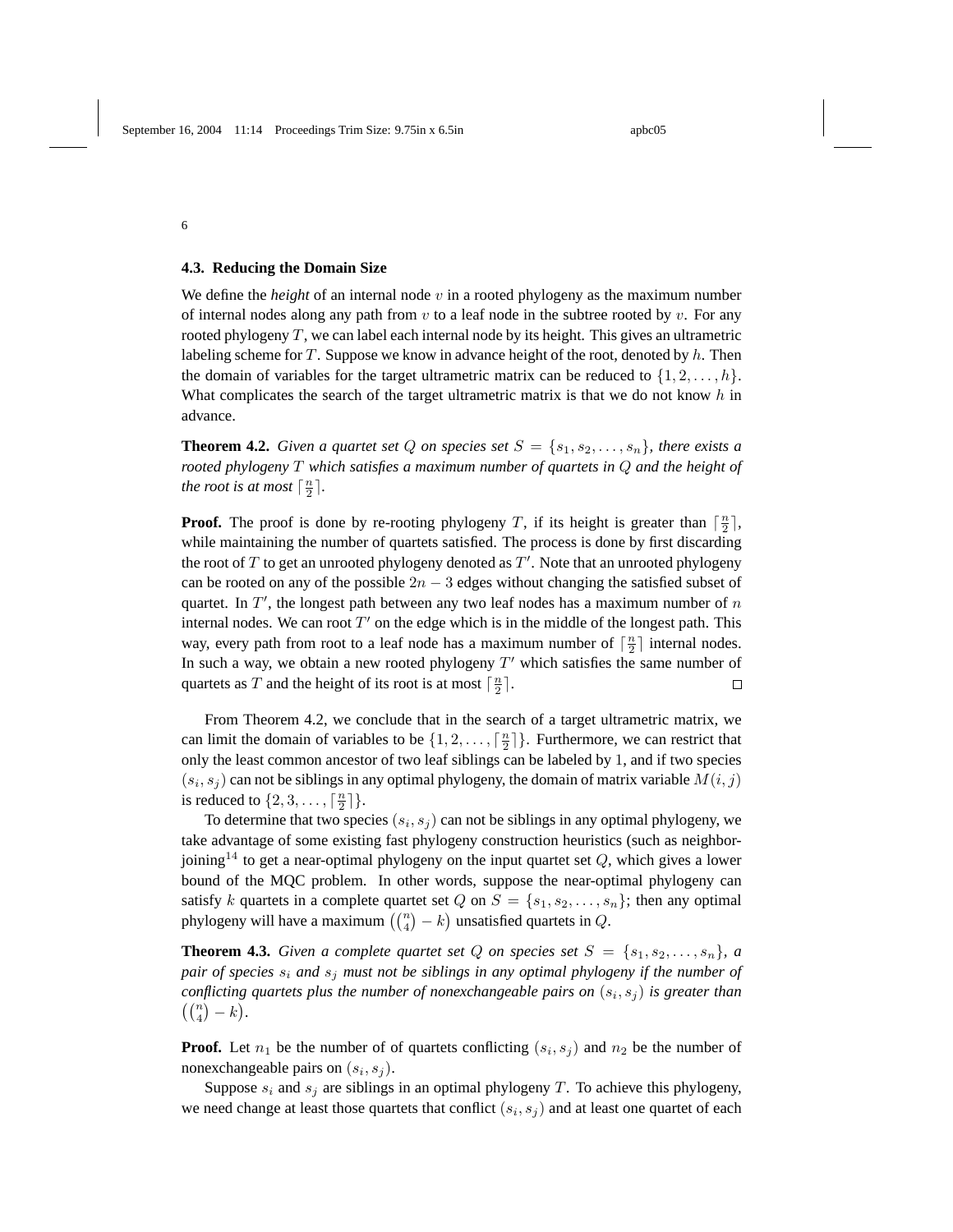nonexchangeable pair on  $(s_i, s_j)$ . This gives at least  $n_1 + n_2$  quartets that are not satisfied by  $T$ , which is a contradiction.  $\Box$ 

## **5. Computational Results**

We have proposed a number of speedup strategies for the Constraint Programming formulation for the MQC problem. To investigate the performance and usefulness of these strategies and the formulation, we performed experiments on both artificial datasets and a real dataset. The experiments were done on an IBM P690 computer with a Power 4 1.7 GHz processor.

### **5.1. Artificial Dataset**

We describe first how we generated the artificial datasets. For a given number  $n$  of species, we generated a random binary tree to act as their phylogeny and extract one quartet for we generated a random binary tree to act as their phylogeny and extract one quartet for every four species from the phylogeny. This gives a compatible set of  $\binom{n}{4}$  quartets. We then changed some arbitrarily selected quartets to give the set Q. The number of changed quartets is a given percentage (p, ranging from  $5\%$  to  $20\%$ ) of the total number of quartets. (We also set the number of unchanged quartets to be a lower bound  $k$  of our solution.)

The computational results are summarized in Table 2, which show that our program was able to reconstruct an optimal phylogeny for up to 25 species in 102 hours with quartet error rate as large as 20%. For significance comparison purpose, consider the computational results reported by Ben-Dor *et al.*, <sup>3</sup> who also solve the MQC problem optimally. They were able to solve instances containing up to 20 species and a computational time of 128 hours for the most complicated case on a SUN Ultra 4 with 300MHz, which by a rough scaling is not as fast as we can do. Further more fair comparisons between our method and Ben-Dor's method are undergoing, and will be reported elsewhere.

| $\, n$ | $\boldsymbol{p}$ | time           | $\boldsymbol{n}$ | $\boldsymbol{p}$ | time           |
|--------|------------------|----------------|------------------|------------------|----------------|
| 10     | $5\%$            | $0.03$ seconds | 15               | 5%               | $0.05$ seconds |
| 10     | 10%              | $0.05$ seconds | 15               | 10%              | $0.54$ seconds |
| 10     | 15%              | $0.05$ seconds | 15               | 15%              | $0.68$ seconds |
| 10     | 20%              | $0.06$ seconds | 15               | 20%              | $0.81$ seconds |
| 20     | 5%               | 40 minutes     | 25               | 5%               | 6 hours        |
| 20     | 10\%             | 6 hours        | 25               | 10%              | 89 hours       |
| 20     | 15%              | 8 hours        | 25               | 15%              | 102 hours      |
| 20     | 20%              | 8 hours        | 25               | 20%              | 102 hours      |

Table 2. Computational time on artificial datasets.

Table 3 shows how Theorems 4.1 and 4.3 work in our computations. In the table,  $p_1$ is the percentage of siblings found by Theorem 4.1 and  $p_2$  is the percentage of non-sibling species found by Theorem 4.3. Intuitively, the less number of unsatisfied quartets, the more number of siblings can be discovered. In our experiments, we found that when the number of unsatisfied quartets is less than 5% of total number of quartets, we could find all the siblings in the optimal phylogeny. We could also find all the species that can not be a sibling to any other species due to the good quality lower bound used in our computations.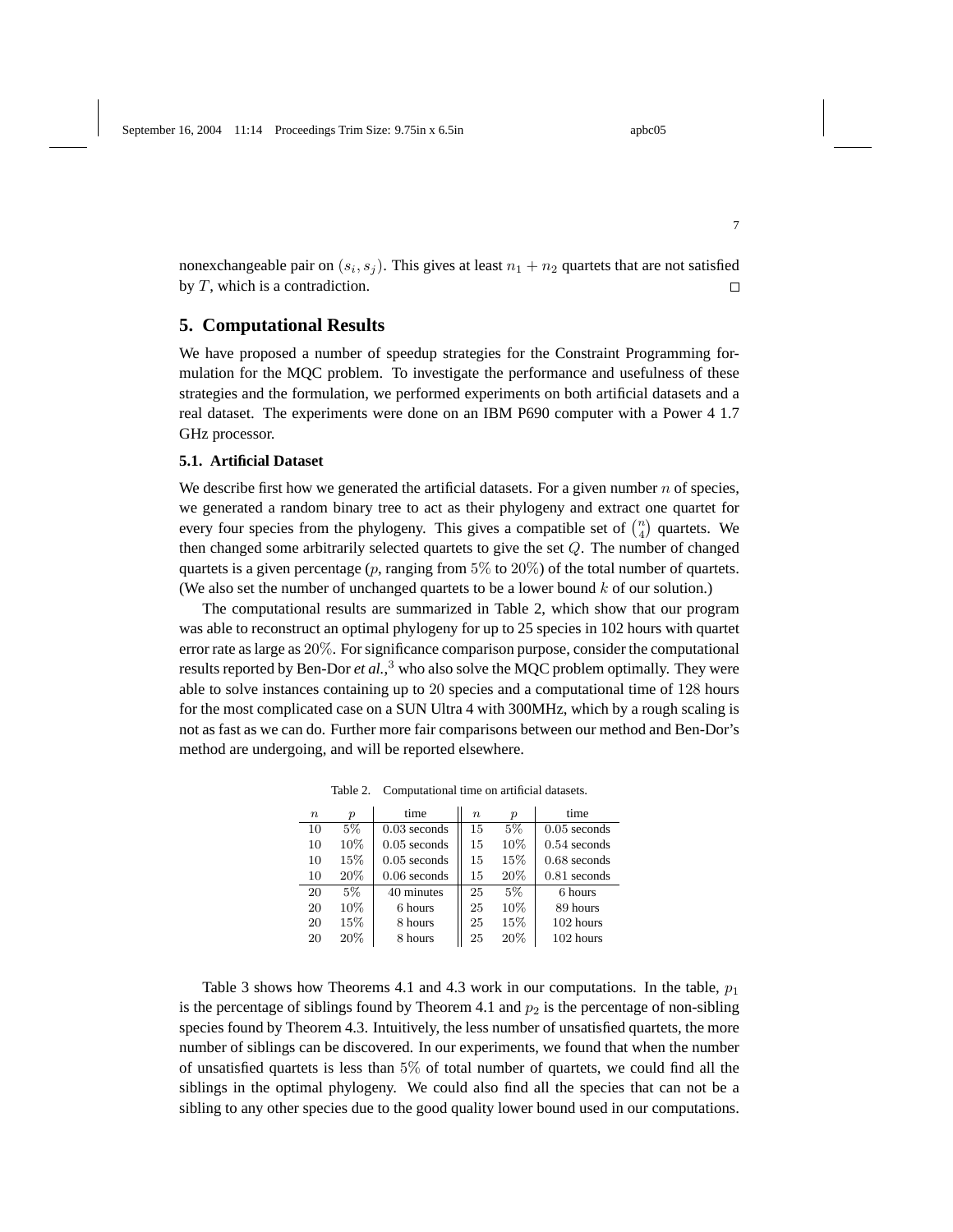Table 3. Performance of speedup strategies.

| п   | $p_1$ | $p_2$   |
|-----|-------|---------|
| 5%  | 100%  | $100\%$ |
| 10% | 95%   | 100%    |
| 15% | 82%   | 100%    |
| 20% | 41\%  | 100%    |

Tables 2 and 3 also show that the quartet error rate may affect the performance greatly, typically when the number of species under consideration exceeds 15. When the error rate is less than 10%, the problem can be solved more efficiently. Therefore, a better quality quartet inference technique would be very helpful in the quartet based phylogeny reconstruction process.

#### **5.2. A Prokaryote Dataset**

In our experiments, we computed an optimal phylogeny for a set of species containing 20 Prokaryote and 5 Eukaryote species. We adopt the naming and abbreviation convention in the paper of Hao et al. $10$ 

The "Bergey Code" of every Prokaryote species is a shorthand of the classification given in the 2001 edition of *Bergey's Manuals of Systematics Bacteriology*<sup>16</sup>, which collects the most comprehensive taxonomic information of Prokaryote. For the first letter of Bergey Code, 'A' means Archaea and 'B' means 'Bacteria'. The following digits give the code of species phylum, class, order, family and genus. For example, *Ureaplasma urealyticum (urepa)* is listed under Phylum BXIII (*Firmicutes*) - Class II (*Mollicutes*) - Order I (*Mycoplasmatales*) - Family I (*Mycoplasmataceae*) - Genus IV (*Ureaplasma*). We changed all Roman numerals to Arabic and wrote the lineage as B13.2.1.1.4, dropping the taxonomic units and the Latin names.<sup>10</sup>

The input data to this experiment were the whole genome sequences of these 25 species we downloaded from NCBI.<sup>1</sup> Briefly, we used their whole genome sequences to compute a distance matrix using a measure proposed in the paper of Hao et al.<sup>10</sup> We then apply the *Four-Point Method*<sup>6</sup> on the distance matrix to infer a quartet for every subset of 4 species. Four-Four memod on the ustance matrix to liner a<br>This gives a compatible set of  $\binom{25}{4} = 12650$  quartets.

Using the distance matrix for the 25 species alone, a phylogeny can be constructed by calling a neighbor-joining executable provided by PHYLIP package.<sup>7</sup> The output phylogeny and the phylogeny constructed by our program are shown in Figure 2. It can be seen that both phylogenies support the classifications provided by *Bergey's Manuals of Systematics Bacteriology*<sup>16</sup> quite well in the overall structure and in many details. During our construction, we found six of the eight pairs siblings in the optimal phylogeny before doing Constraint Programming computation. Each pair of found siblings are very close based on the Bergey's classification. This shows that our optimization methods can not only reduce the computational time, but also give a good preview of the relationships among species.

It is interesting to see that out of the total amount of 12650 quartets, the PHYLIP phylogeny satisfies only 10750 of them, and ours satisfies 216 more (86.7%). Looking more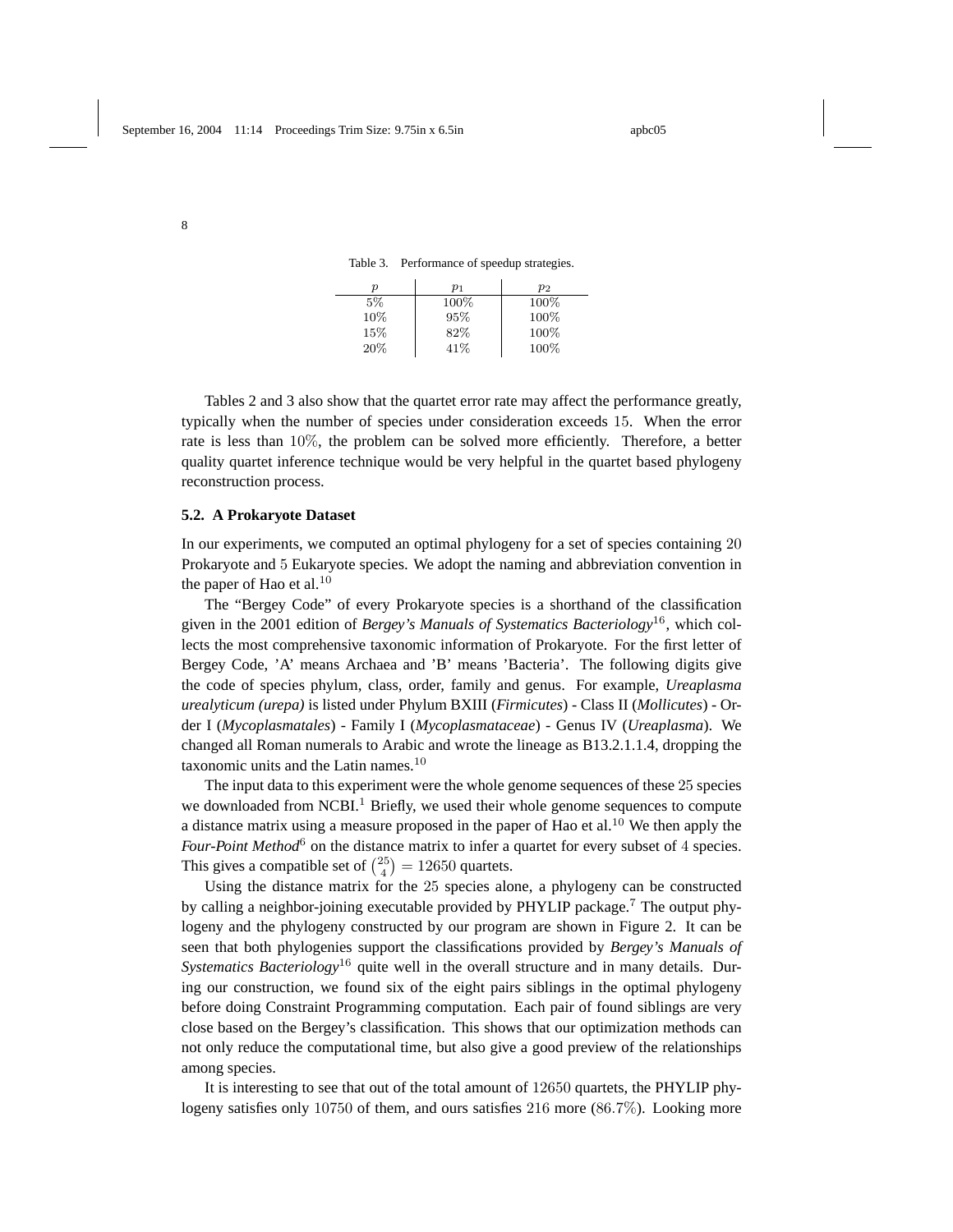

Figure 2. (a) Phylogeny produced by PHYLIP package; (b) Phylogeny produced by our program.

closely, there are two main differences between these two phylogenies. First, the phylogeny generated by PHYLIP falsely put one Eukaryote species into Prokaryote category. This is corrected by the phylogeny generated by our method. Second, the phylogeny generated by PHYLIP package put Rhilo very close to Argt5w and Rhime. By examining the distance matrix directly, we found that the distance between Rhilo and Rhime is very small compared to other distance entries; and this was probably the reason why PHYLIP put these three species together in its phylogeny. On contrary, the phylogeny produced by our program not only considered this small distance, which led to the fact that the path connecting Argt5w and Rhime only contains three internal nodes, but also considered all the other distance entries involving one of them. Therefore, it gave a more accurate position of Rhilo. Compared to the phylogeny generated by PHYLIP, our phylogeny seems more accurate and reflects the true relationships among these species.

From this experiment on a real dataset, we can see that the solution of the MQC problem has the ability of correcting phylogenies from other heuristic phylogeny construction methods. Although those heuristic methods are fast and could generate phylogenies on larger numbers of species, their phylogenies may not be as accurate as ours, despite the fact that our method needs more computational time.

# **6. Conclusions and Future Work**

We have proposed a number of optimization strategies for a new formulation of the MQC problem through Constraint Programming. The formulation, together with our speedup strategies, might lead us to a new perspective of the problem, as our preliminary experiments on both simulated and read datasets showed that the proposed approach outperforms previous exact algorithms proposed for the MQC problem. Although in the worst case our approach of solving the MQC problem still takes exponential time, it allows the incorporation of the domain knowledge into the search process. In the ideal case, we might be able to encode the target matrix variables such that the exponential behavior becomes a rare

9